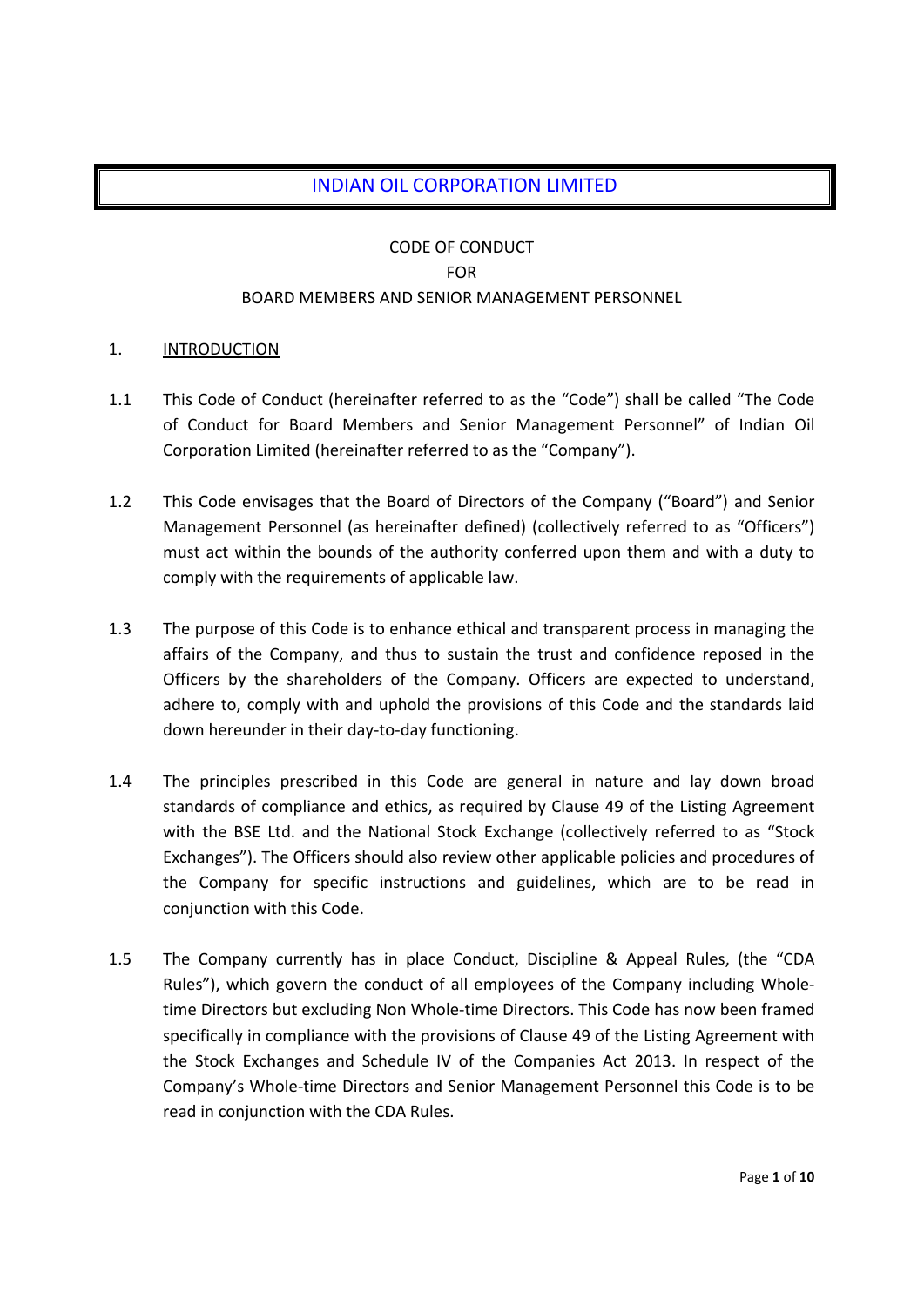## 2. DEFINITIONS & INTERPRETATION

- 2.1 In this Code, unless repugnant to the meaning or context thereof, the following expressions, wherever used in this Code, shall have the meaning assigned to them below:
	- (i) "Board" shall mean the Board of Directors of the Company.
	- (ii) "Board Members" shall mean the Directors on the Board of Directors of the Company.
	- (iii) "Company" shall mean the Indian Oil Corporation Limited.
	- (iv) "Government" shall mean Govt. of India.
	- (v) "Officers" shall collectively refer to the Board Members and the Senior Management Personnel.
	- (vi) "Relative" shall have the same meaning assigned to the term in Sections 2(77) of the Companies Act, 2013 and Rule 4 of Companies (Specification of definitions details) Rules, 2014 and as more specifically detailed in Appendix I.
	- (vii) "Senior Management Personnel" shall mean personnel of the Company who are members of its core management team excluding the Board of Directors and would comprise of all members of management one level below the Whole Time Directors, including head of departments directly reporting to Whole Time Directors.
	- (viii) "Whole Time Directors" shall mean the Board Members who are in the whole‐ time employment of the Company.
	- (ix) "Non Whole‐Time Directors" shall mean the Board Members who are part‐time Directors and not in the whole time employment of the Company, including Independent Directors.
- 2.2 In this Code words importing masculine shall include feminine and words importing singular shall include plural or vice versa.

### 3. APPLICABILITY

This Code shall be applicable to the following persons:

- (i) Board Members; and
- (ii) Senior Management Personnel.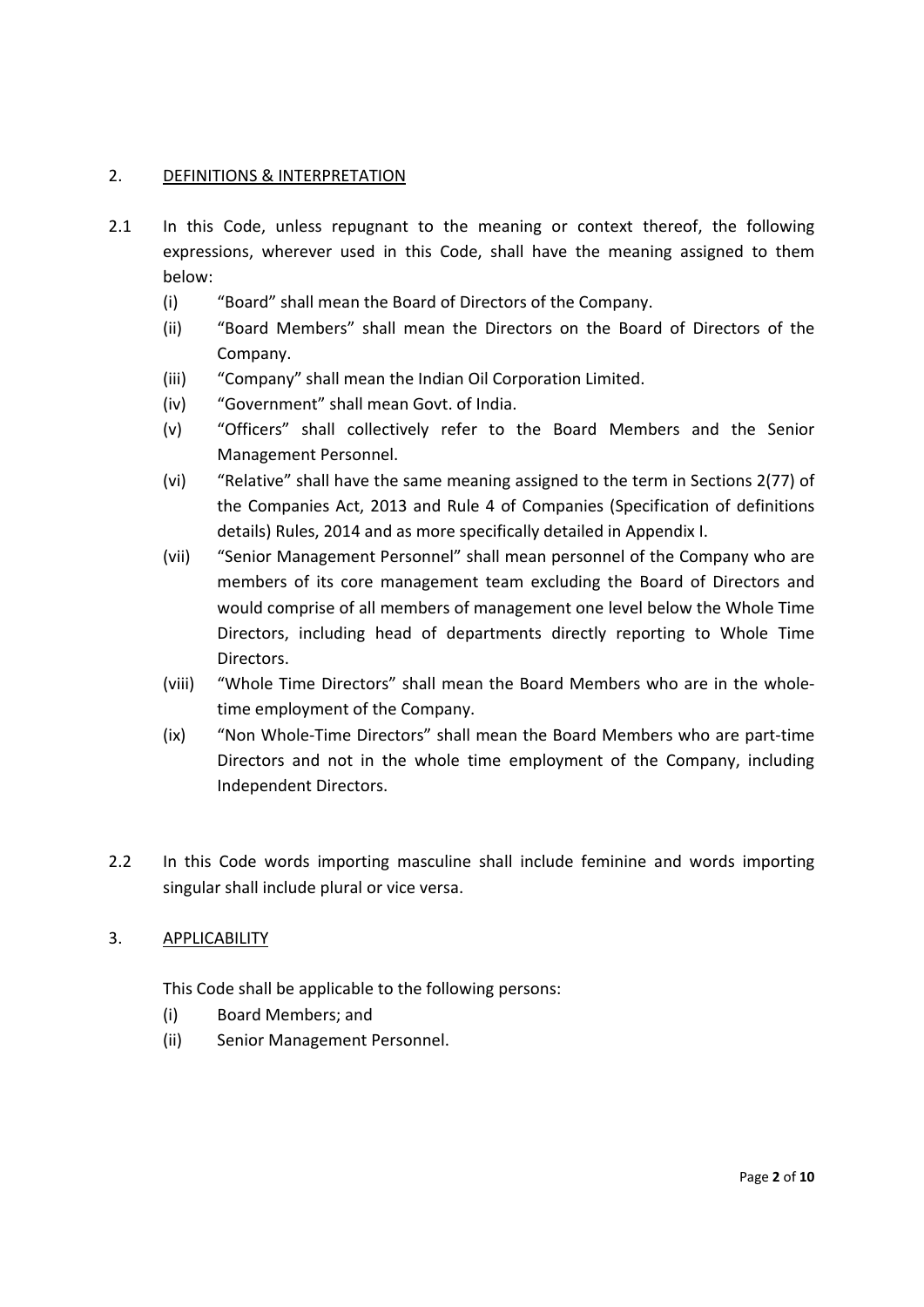### 4. ETHICAL CONDUCT

Every Officer shall act within the authority conferred upon him by the Company and under applicable law, keeping the best interests of the Company in view and shall:

- (i) act with professionalism, utmost care, skill, diligence, honesty, good faith and integrity as well as high moral and ethical standards;
- (ii) fulfill their fiduciary obligations without allowing their independence of judgment to be compromised;
- (iii) act fairly and transparently and not participate in any decision‐making process on a subject matter in which a conflict of interest exists or is likely to exist such that an independent judgment of the Company's best interest cannot be exercised;
- (iv) avoid conducting business with (a) a relative or (b) a private limited company in which he or his relative is a member or a director (c) a public limited company in which he along with his relative holds 2% or more shares or voting right and (d) with a firm in which the relative is a partner, except with the prior approval of the Board;
- (v) avoid having any personal and/or financial interest in any business dealings concerning the Company;
- (vi) not engage in any business, relationship or activity with anyone who is a party to a transaction with the Company;
- (vii) avoid any dealings with a contractor or supplier that compromises the ability to transact business on a professional, impartial and competitive basis or influences decisions to be made by the Company;
- (viii) not hold any positions or jobs or engage in other businesses or interests that are prejudicial to the interests of the Company;
- (ix) not exploit for his own personal gain, opportunities that are discovered through use of corporate property, information or position, unless the opportunity is disclosed fully in writing to the Board and the Board declines to pursue such opportunity;
- (x) not seek, accept, or offer or make, directly or indirectly, any gifts, illegal payments, remuneration, donations or comparable benefits which are intended to or perceived to obtain business or uncompetitive favours for the conduct of business save as otherwise provided under the CDA Rules;
- (xi) not commit any offence involving moral turpitude or any act contrary to law or opposed to public policy.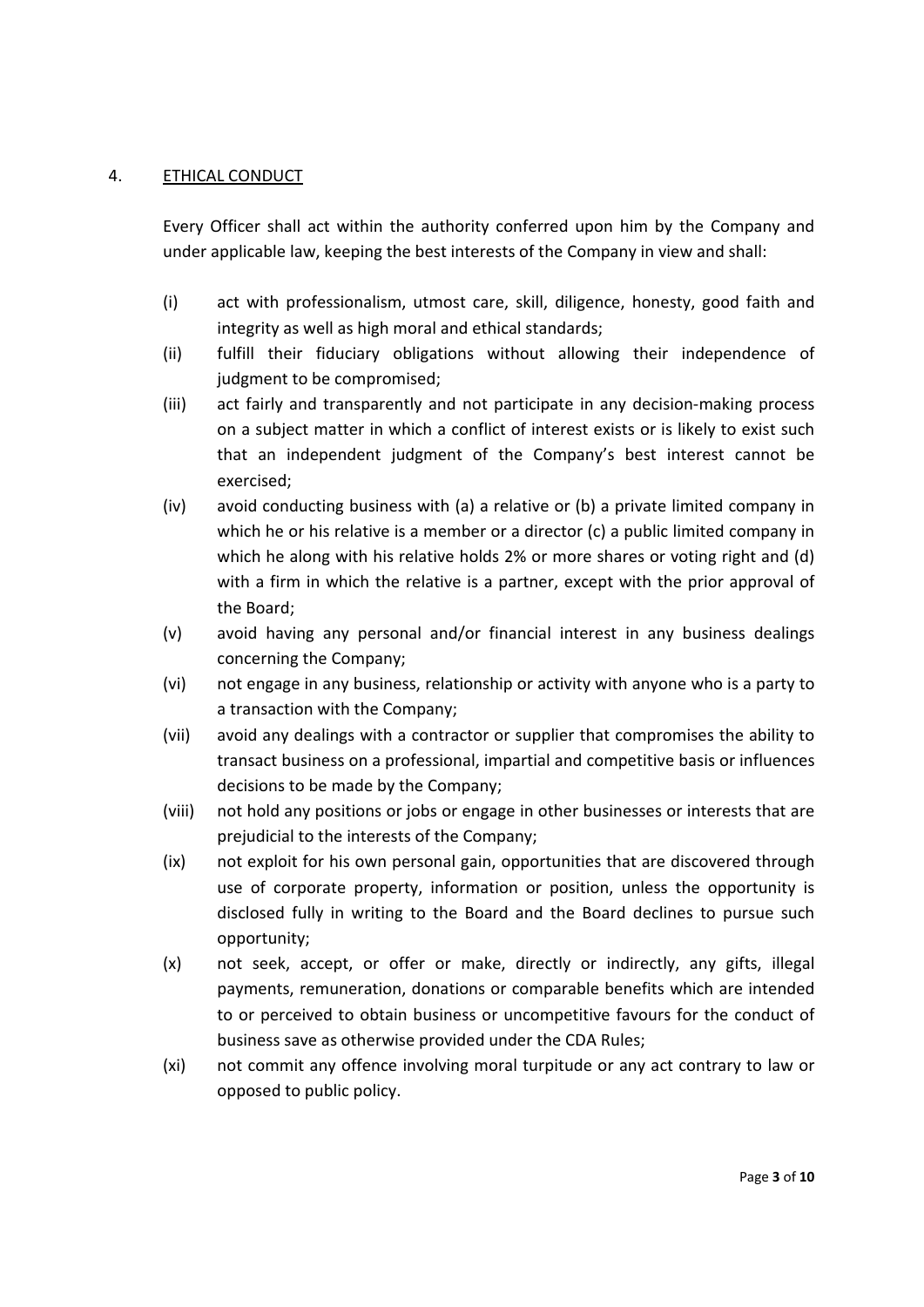## 5. DUTIES OF INDEPENDENT DIRECTORS

The Independent Directors shall:

- 1. undertake appropriate induction and regularly update and refresh their skills, knowledge and familiarity with the company;
- 2. seek appropriate clarification or amplification of information and, where necessary, take and follow appropriate professional advice and opinion of outside experts at the expense of the company;
- 3. strive to attend all meetings of the Board of Directors and of the Board committees of which he is a member;
- 4. participate constructively and actively in the committees of the Board in which they are chairpersons or members;
- 5. strive to attend the general meetings of the company;
- 6. where they have concerns about the running of the company or a proposed action, ensure that these are addressed by the Board and, to the extent that they are not resolved, insist that their concerns are recorded in the minutes of the Board meeting;
- 7. keep themselves well informed about the company and the external environment in which it operates;
- 8. not to unfairly obstruct the functioning of an otherwise proper Board or committee of the Board;
- 9. pay sufficient attention and ensure that adequate deliberations are held before approving related party transactions and assure themselves that the same are in the interest of the company;
- 10. ascertain and ensure that the company has an adequate and functional vigil mechanism and to ensure that the interests of a person who uses such mechanism are not prejudicially affected on account of such use;
- 11. report concerns about unethical behaviour, actual or suspected fraud or violation of the company's code of conduct or ethics policy;
- 12. acting within his authority, assist in protecting the legitimate interests of the company, shareholders and its employees;
- 13. not disclose confidential information, including commercial secrets, technologies, advertising and sales promotion plans, unpublished price sensitive information, unless such disclosure is expressly approved by the Board or required by law.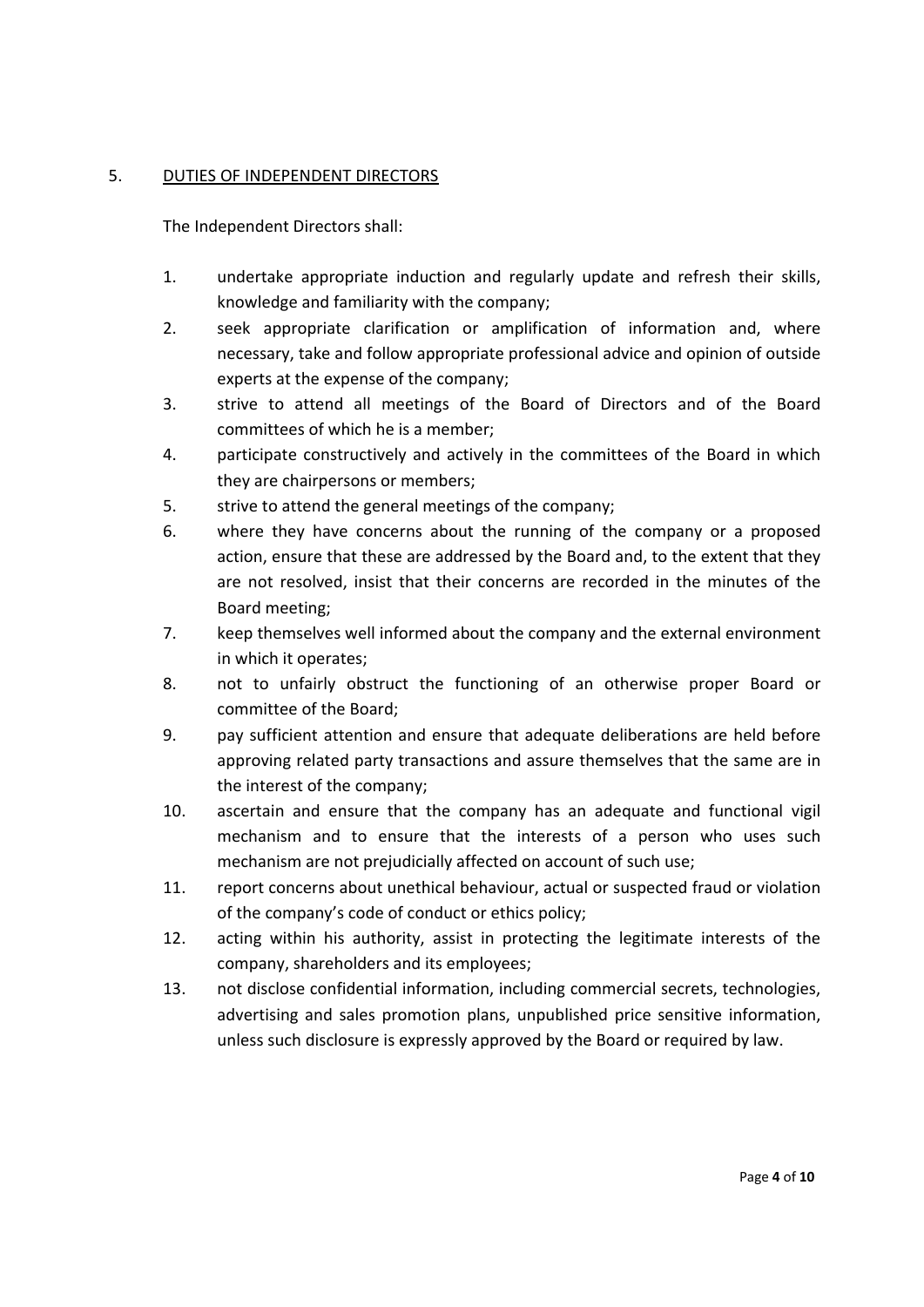### 6. DISCLOSURES

- 6.1 Notwithstanding that any instances of conflict of interest exist due to any historical reasons, adequate and full disclosure by the interested Officer should be made to the Company. It is also incumbent upon every Officer to make a full disclosure of any interest which the Officer or the Officer's immediate family, which would include parents, spouse and children, may have in a company or firm which is a supplier, customer, distributor of or has other business dealings with the Company.
- 6.2 With respect to related party disclosures, Board Members shall make disclosure to the Board as per the provision of the Companies Act, 2013 and Rules/Regulations made thereunder as well as applicable Accounting Standards.
- 6.3 Senior Management Personnel (SMP) shall make disclosures to the Chairman relating to all material financial and commercial transactions, where they have personal interest, that may have a potential conflict with the interest of the company at large (for e.g. dealing in company shares, commercial dealings with bodies, which have shareholding of SMPand their relatives etc.)
- 6.4 If an Officer fails to make a disclosure as required herein, and the Company of its own accord becomes aware of an instance of conflict of interest that ought to have been disclosed by the Officer, the Company would take a serious view of the matter and consider suitable disciplinary action against the Officer.

## 7. OTHER DIRECTORSHIPS

- 7.1 Unless specifically permitted by the Chairman of the Board, Officers shall not serve as director of any other company or as partner of a firm that is engaged in a competing business with the Company. This clause is not applicable to Non‐Whole Time Directors.
- 7.2 Whole Time Directors shall not accept any appointment or post, whether advisory or administrative, in any firm or company, whether Indian or foreign, having competing interests with the Company within two years from the date of cessation of Directorship of the Company unless approved by the Government.

### 8. INSIDER TRADING

Every Officer shall comply with the Code of Internal Procedures and Conduct in dealing with the securities of the Company.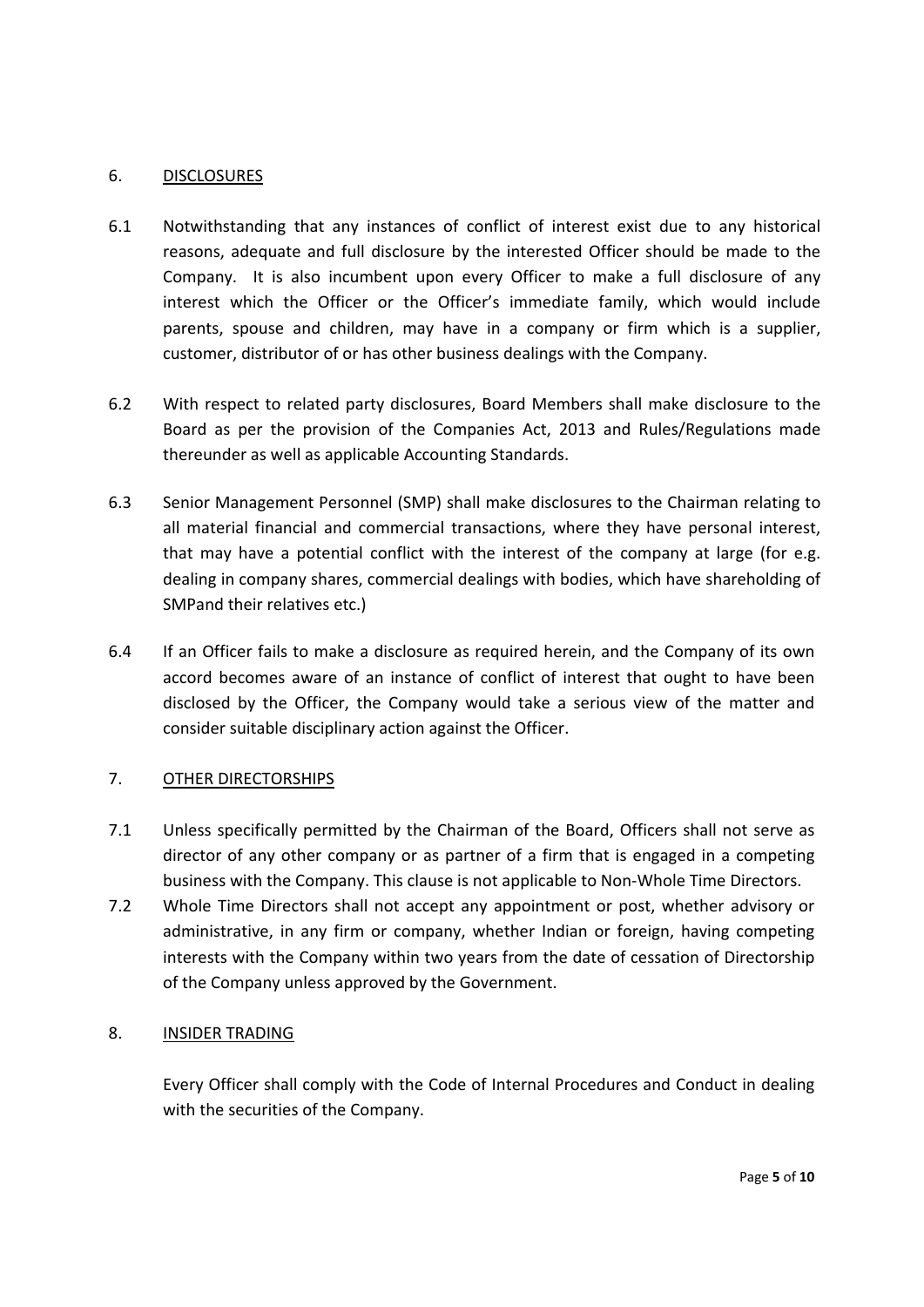## 9. PUBLIC REPRESENTATION AND CONFIDENTIALITY OF INFORMATION

- 9.1 The Company honours the information requirements of the public and its stakeholders. In all its public appearance with respect to disclosing information in relation to the Company's activities to public constituencies such as the media, the financial community, employees and shareholders, the Company shall be represented only by specifically authorised Officers.
- 9.2 Any information concerning the Company's business, its customers, suppliers, etc. to which the Officers have access or which is possessed by the Officers, must be considered privileged and confidential and should be held in confidence at all times, and should not be disclosed to any person, unless (i) authorised by the Board; or (ii) the same is part of the public domain at the time of disclosure; or (iii) is required to be disclosed in accordance with applicable laws.

## 10. REGULATORY COMPLIANCE

Every Officer shall, in his business conduct, comply with all applicable laws, rules and regulations, both in letter and in spirit, in all the territories in which he operates. If the ethical and professional standards set out in the applicable laws and regulations are below that of the Code, then the standards of the Code shall prevail.

### 11. HEALTH, SAFETY AND ENVIRONMENT

The Company and the Officers shall strive to provide a safe and healthy working environment and comply, in the conduct of its business affairs, with all regulations regarding the preservation of the environment of the territory it operates in. The Officers shall be committed to prevent the wasteful use of natural resources and minimize any hazardous impact of the development, production, use and disposal of any of its products and services on the ecological environment.

## 12. PROTECTION OF ASSETS

The Officers shall not misuse, for personal gain or otherwise, the assets of the Company, including tangible assets such as equipment and machinery, systems, facilities, materials, resources as well as intangible assets such as proprietary information, relationships with customers and suppliers, etc., and shall employ them for the purpose of conducting the business for which they are duly authorised.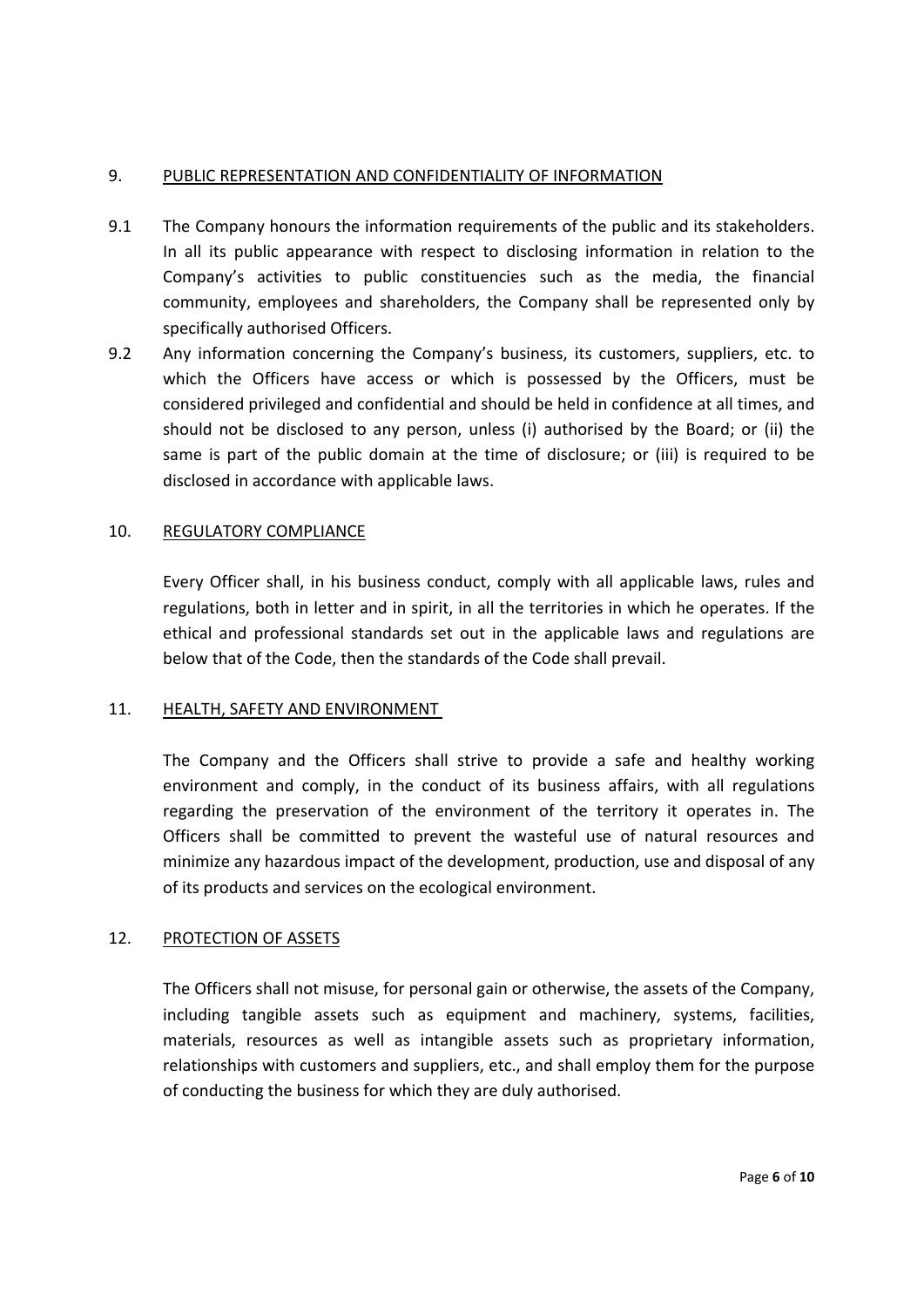## 13. ACKNOWLEDGEMENT OF RECEIPT OF THIS CODE

All Board Members and Senior Management Personnel shall acknowledge the receipt of this Code or any modification(s) thereto, in the acknowledgement form annexed to this Code vide Appendix‐II and forward the same to the Company Secretary

## 14. ANNUAL COMPLIANCE REPORTING

In terms of Clause 49 of the Listing Agreement, all Board Members and Senior Management Personnel shall affirm compliance of this Code within 30 days of close of every financial year. A proforma of Annual Compliance Report is annexed to this Code as Appendix‐III. The Annual Compliance Report shall be forwarded to the Company Secretary, in such form and manner as may be prescribed from time to time.

## 15. AMENDMENTS TO THE CODE

The provisions of this Code can be amended and modified by the Board of Directors of the Company from time to time and all such amendments and modifications shall take effect from the date stated therein. All Officers shall be duly informed of such amendments and modifications.

### 16. PLACEMENT OF THE CODE ON WEBSITE

Pursuant to Clause 49 of the Listing Agreement, this Code and any amendments thereto shall be posted on the website of the Company.

### 17. ENFORCEMENT OF CODE OF CONDUCT

Each Officer shall be accountable for fully complying with this Code.

### 18. CONSEQUENCES OF NON‐COMPLIANCE OF THIS CODE

- 18.1 In case of breach of this Code by the Non Whole Time Directors, the same shall be considered by the Board for initiating appropriate action, as deemed necessary.
- 18.2 In case of breach of this Code by the Whole Time Directors and Senior Management Personnel, the same shall be dealt with in accordance with the CDA Rules.

APPENDIX‐I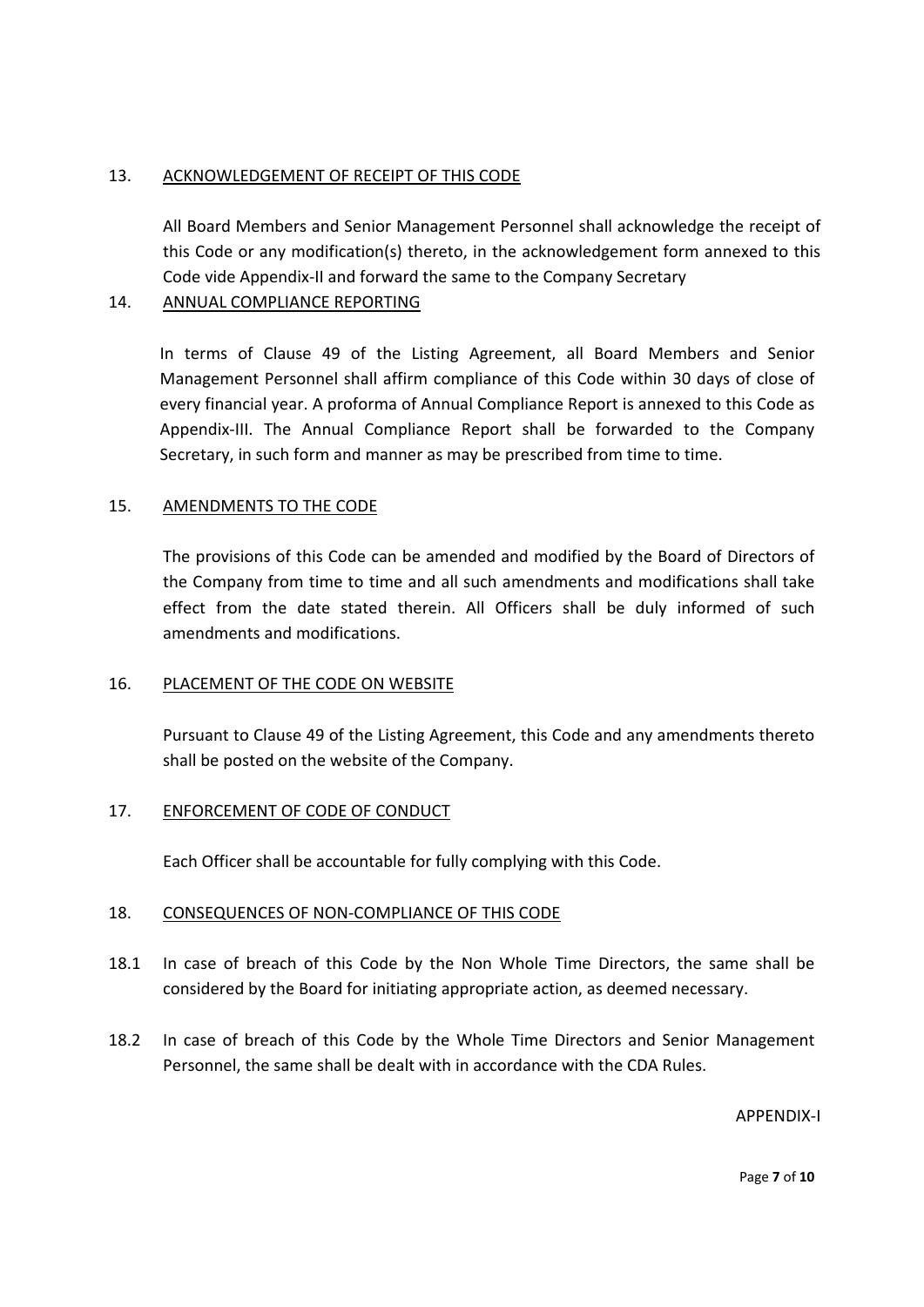## INDIAN OIL CORPORATION LIMITED

## CODE OF CONDUCT

#### FOR

## BOARD MEMBERS AND SENIOR MANAGEMENT PERSONNEL

As per Section 2(77) of the Companies Act, 2013, ''relative'', with reference to any person, means anyone who is related to another, if

- (i) they are members of a Hindu Undivided Family;
- (ii) they are husband and wife; or
- (iii) one person is related to the other in such manner as may be prescribed;

Further, Rule 4 of Companies (Specification of definitions details) Rules, 2014 provides that a person shall be deemed to be the relative of another, if he or she is related to another in the following manner, namely:‐

(1) Father:

Provided that the term "Father" includes step‐father.

- (2) Mother:
	- Provided that the term "Mother" includes the step‐mother.
- (3) Son:

Provided that the term "Son" includes the step‐son.

- (4) Son's wife.
- (5) Daughter.
- (6) Daughter's husband.
- (7) Brother:
- Provided that the term "Brother" includes the step‐brother; (8) Sister:
	- Provided that the term "Sister" includes the step‐sister.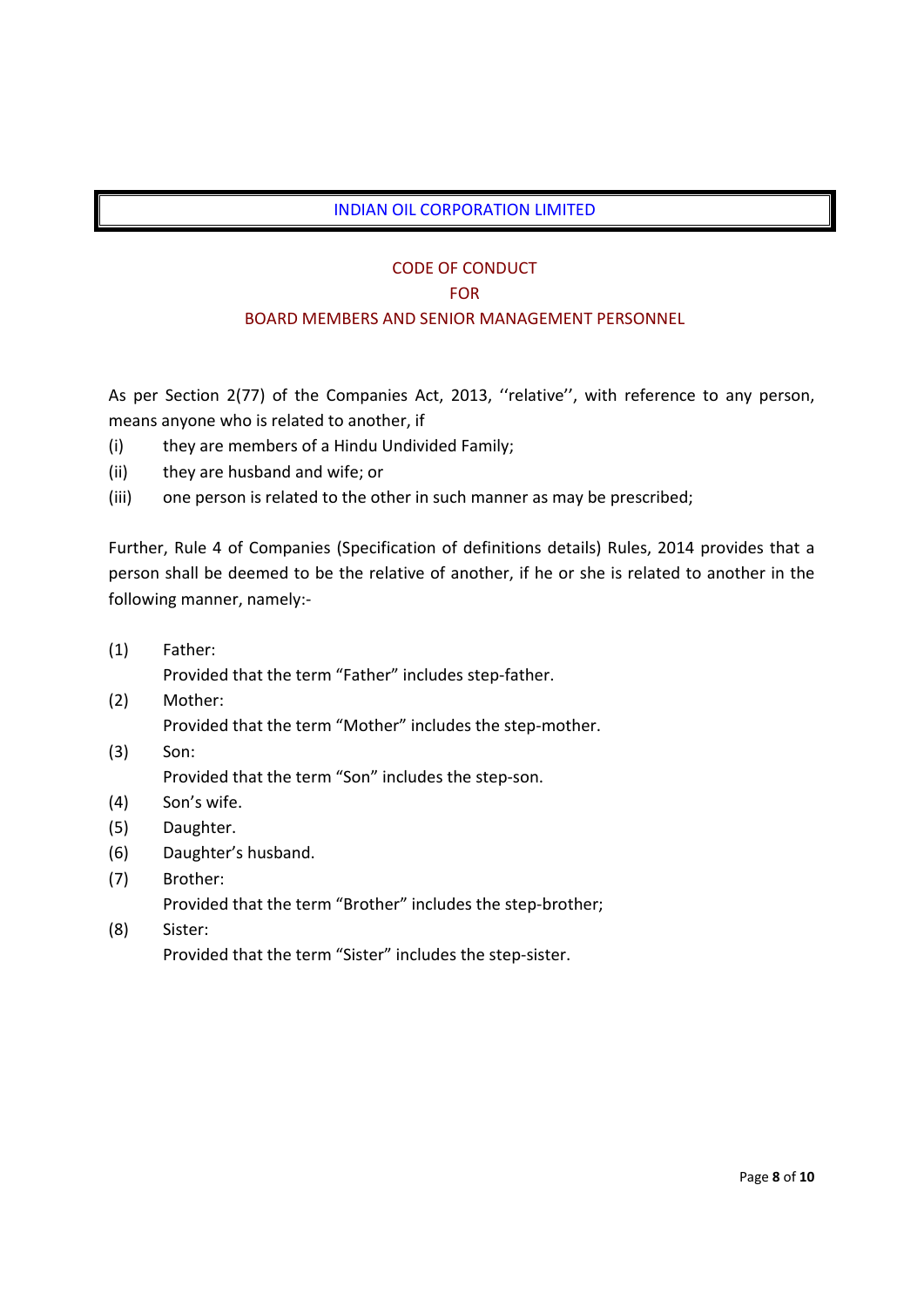APPENDIX‐II

## INDIAN OIL CORPORATION LIMITED

# CODE OF CONDUCT FOR BOARD MEMBERS AND SENIOR MANAGEMENT PERSONNEL

### ACKNOWLEDGEMENT FORM

I, \_\_\_\_\_\_\_\_\_\_\_\_\_\_\_\_\_\_\_\_\_\_\_\_\_\_\_\_\_\_\_\_\_, have received and read the Company's "CODE OF CONDUCT FOR BOARD MEMBERS AND SENIOR MANAGEMENT PERSONNEL . I have understood the provisions and policies contained in this Code and I agree to comply with this Code.

| Signature | $\ddot{\phantom{a}}$ . The contract of $\ddot{\phantom{a}}$        |
|-----------|--------------------------------------------------------------------|
| Name      | $\ddot{\cdot}$ . The contract of the contract of $\ddot{\cdot}$    |
|           |                                                                    |
| Date      | $\mathcal{L}_{\text{max}}$ . The set of $\mathcal{L}_{\text{max}}$ |
| Place     |                                                                    |